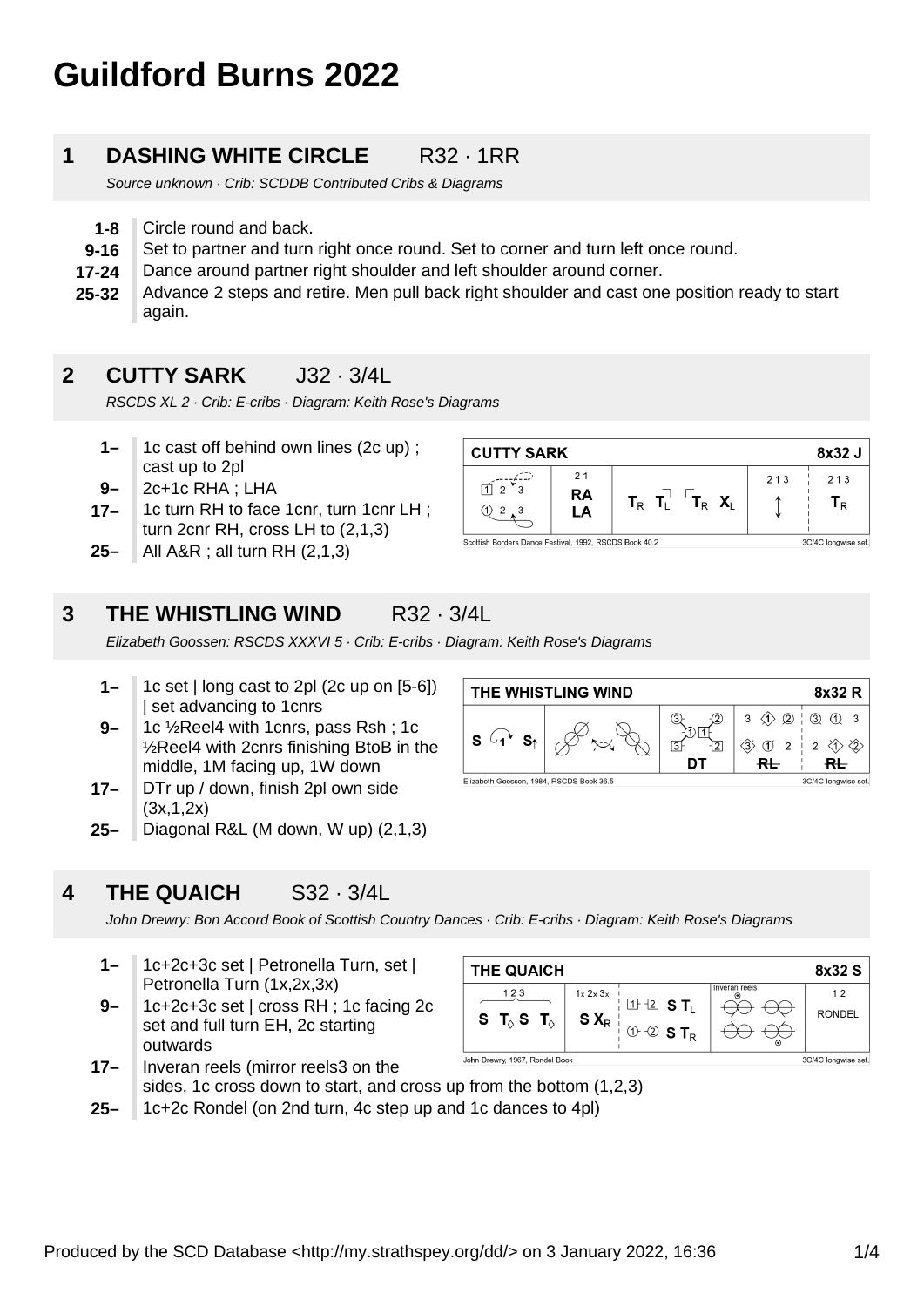## **5 BURNS NIGHT** J32 · 2/4L

Robert McOwen: Celebrate Fifty Years of Dancing with the Boston Branch · Crib: E-cribs · Diagram: Keith Rose's **Diagrams** 

- **1–** 1M+2W cross RH | 1W+2M cross RH ; 2c+1c S&Link (to 1x,2x)
- **9–** 1W+2M cross RH | 1M+2W cross RH ; 2c+1c S&Link (to 1,2)
- **17–** 1c+2c half RH turn and take hands crossed (LH below) | slip down ; up | half turn in PdB and face up, passing hands into Allemande hold
- **25–** 1c+2c Allemande (2,1)

#### **6 THE BARMKIN** R88 · 4S

Roy Goldring: A Second Book of Graded Scottish Country Dances · Crib: E-cribs · Diagram: Keith Rose's Diagrams

 $13$ 

 $\mathbf{T}_{\mathsf{R}}$ 

 $2\sqrt{2}$ 

Roy Goldring, 24 Grad

**THE BARMKIN** 

 $\overline{1}$ 

 $3<sub>1</sub>$ 

**RA** 

LA

**es. RSCDS Gra** 

 $\overline{3}$ 

 $24$ 

 $\mathsf{R}$ 

16 hars

 $3<sub>1</sub>$ 

 $T_L$ 

- **1–** 1c+3c turn RH and face clw ; chase ½ round set into
- **9–** 3c+1c RHA ; LHA to exchanged places (3,2,1,4)
- **17-32** 2c+4c repeat [1-16] (3,4,1,2)
- **33–** 1c+3c turn LH and face cclw ; chase½ round set to own places
- **41–** 1c+3c R&L (1,4,3,2)
- **49-64** 2c+4c repeat [33-48] (1,2,3,4)
	- **65–** All C NHJ advance | retire »diagonally« NHJ with cnr ; all W dance clw round their cnr
	- **73–** All pairs advance | retire NHJ with P to places ; all M dance clw round P
	- **81–** All circle8 and back

#### **7 DUNCAN GRAY** R40 · 3/4L

John Drewry: Rondel Book of SCD · Crib: E-cribs · Diagram: Keith Rose's Diagrams

- **1–** 1c+2c turn RH ; set, 1c cast off one **while**{2} 2c dance up
- **9–** 2c+1c+3c Reels3 in sideline (1c crossing down RH) (to 2,1x,3)
- **17–** 1c cross RH and cast R round 3cnr to meet partner up/down the set **while**{4} 2c & 3c set diagonally and ½ RHA (to opposite corner) ; 1c 1½ LH turn **while** {4} 3c & 2c chase ½ round clw
- **25–** 1c+1cnrs ½ diagonal Rsh Reels4, 1c pass Rsh ; repeat with 2cnr
- **33–** 3c+1c+2c turn RH ; chase ½ clw.



88 R

42

R

16 hars

 $\bf{8}$ 

 $13$ 

**RL** 

(20

গি  $\left(\overline{4}\right)4$ 

4C/4C square set.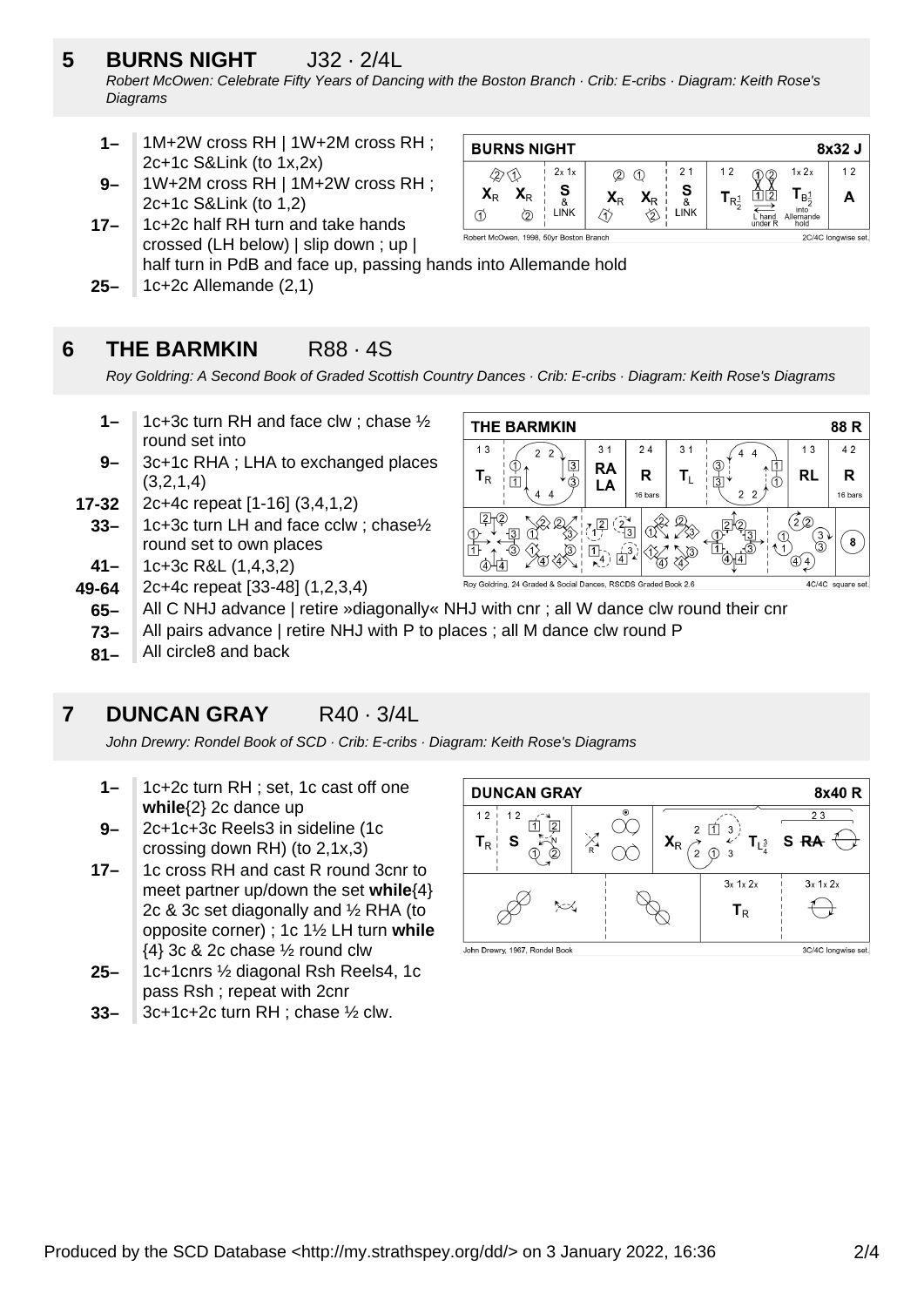# **8 OH, WHISTLE AND I'LL COME TAE YE, MY LAD** J32 · 3/4L

RSCDS XXIV 6 · Crib: E-cribs · Diagram: Keith Rose's Diagrams

- **1–** 1c+3c cross RH into Mirror Reels3 on opposite sides (2c in and up)
- **9–** 1c+3c cross back RH and repeat the reels
- **17–** 1c cast off, meet below 3c ; lead to top and cast off to 2pl (2c up)
- **25–** 2c+1c+3c set, cross RH ; repeat.

#### **9 THE LEA RIG** S32 · 2/4L

RSCDS XXI 5 · Crib: E-cribs · Diagram: Keith Rose's Diagrams

- **1-16** 1c+2c full Petronella (2c step up on [1-2] and join in, one place behind 1c. On [15-16] 2c petronella to 2pl).
- **17–** 1c lead down the middle and up
- **25–** 1c+2c RHA, end on diagonal ; ½Poussette.



#### **10 MAJOR IAN STEWART** J32 · 3/4L

John Drewry: RSCDS XXXV 4 · Crib: E-cribs · Diagram: Keith Rose's Diagrams

- **1–** 1c+2c turn RH  $\frac{1}{2}$  into |  $\frac{1}{2}$  RHA into; 2c+1c turn RH, 2c finish facing out (2,1,3)
- **9–** Opposing Reels3 on own sides (1c inwards, Rsh to 4cnr) 1c finish facing 1cnr, 2c+3c finish with loops

| <b>MAJOR IAN STEWART</b>           |       |     |               |                                                | 8x32 J              |
|------------------------------------|-------|-----|---------------|------------------------------------------------|---------------------|
| 12                                 | 21    | 213 | Hello-Goodbve | 213                                            | $3x$ 1x $2x$        |
| $T_{R_2^1}$ RA $\parallel$         | $T_R$ | ⊙   | $S' S'S T_0'$ | 6 slip steps<br>Cross R foot<br>over L & pivot | Chase<br>to $213$   |
| John Drewry, 1986, RSCDS Book 35.4 |       |     |               |                                                | 3C/4C longwise set. |

- **17–** SetH&G to (2,1,3)
- **25–** Circle6 L {3}, cross R foot over L and chase back cclw to (2,1,3)

#### **11 THE DEIL AMANG THE TAILORS** R32 · 3/4L

RSCDS XIV 7 · Crib: E-cribs · Diagram: Keith Rose's Diagrams

- **1–** 1c+2c set, ½ RHA ; set, ½ LHA
- **9–** 1c lead down the middle and up, 2c step in for
- **17–** 1c+2c Allemande
- **25–** 2c+1c+3c circle6 and back.

| THE DEIL AMANG THE TAILORS               | 8x32 R     |                     |    |     |
|------------------------------------------|------------|---------------------|----|-----|
| 12                                       | $2x$ 1 $x$ |                     | 12 | 213 |
| S <del>RA</del>                          | $S \pm A$  |                     | A  | 6   |
| Dale's Collection, 1799, RSCDS Book 14.7 |            | 3C/4C longwise set. |    |     |